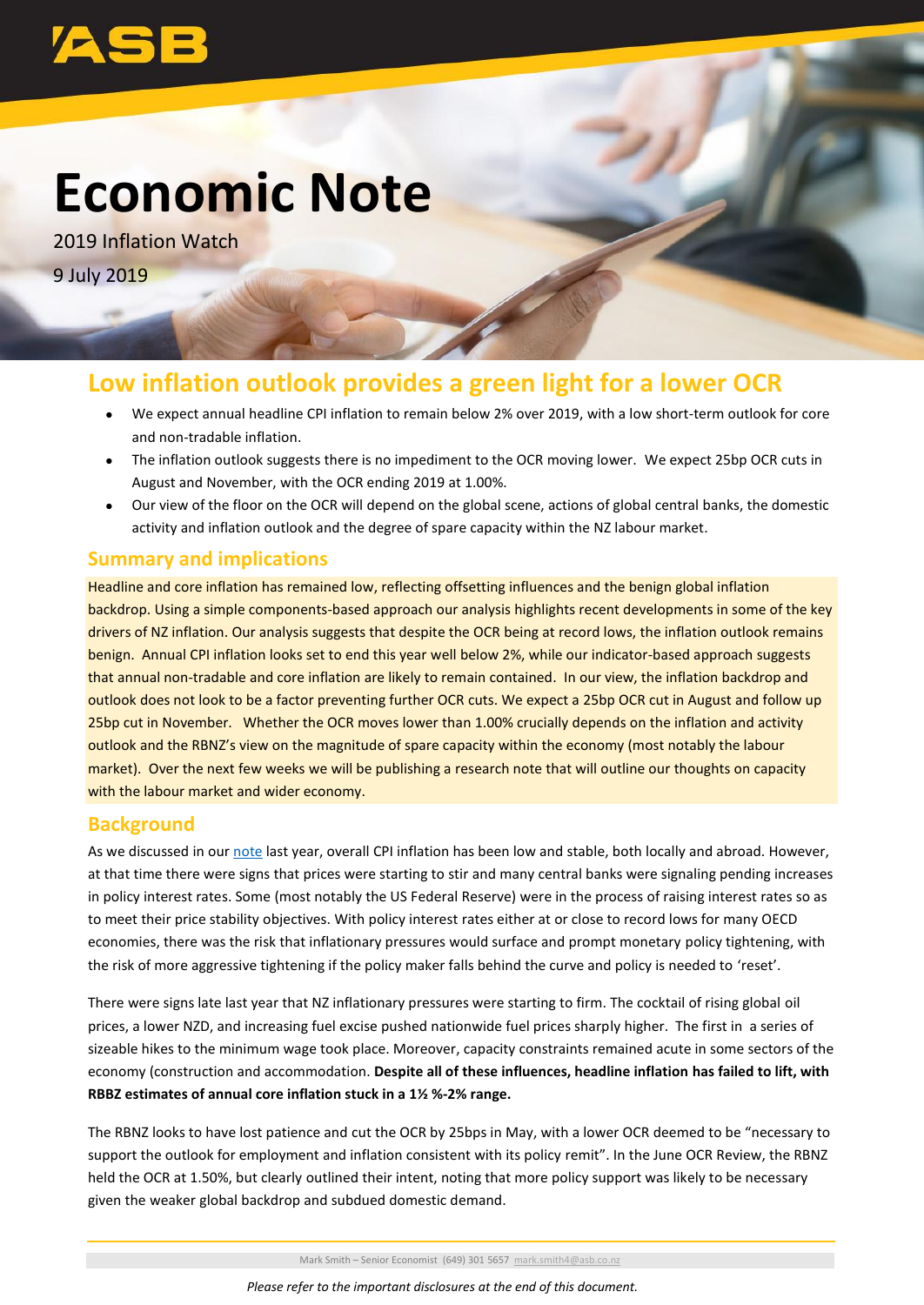**We would also add that the RBNZ appears increasingly perplexed by the persisitent weakness in consumer price and wage inflation despite pressures on capacity**. In a recent [note](http://www.asb.co.nz/content/dam/asb/documents/reports/economic-note/productivity%20-%20may%202019.pdf) on productivity, our analysis suggested that the sluggishness in wage inflation could largely be explained by weak labour productivity growth and low consumer price inflation. What about consumer price inflation? There are a host of potential explanations why it has stayed low, including the impact of globalization and technological change. What we also know is that the current episode of low consumer price inflation is not **just a local phenomenon. Of late global pricing metrics have remained benign, with the inflation genie firmly ensconced within the bottle.** This has seen global central banks scale back tightening biases, switch to easing biases, and in some cases (e.g. the RBA and RBNZ) we have seen policy interest rates cut.

Given the recent disconnect between capacity and pricing metrics, our analysis uses non capacity-based indicators for the following broad CPI components:

- Commodity price sensitive (30% of the CPI regimen) prices in this component are usually influenced by movements in global commodity prices and the NZD. It includes a wide range of goods and services including food, vehicle fuels and transport services.
- Housing (17%) prices relating to the cost of housing tend to climb more quickly than that for the aggregate CPI. It includes construction costs, energy prices and the dwelling rents component.
- Retail related (around 20%) prices for these goods are sensitive to trends in global retail price inflation (currently very low) as well as to the NZD.
- Labour market sensitive (17%) miscellaneous goods and services that are sensitive to changes in labour market conditions/wages. It includes miscellaneous services, healthcare.
- Government dominated (16%) administered charges and retail goods (apart from vehicle fuels) that have a sizeable tax component. It includes goods and services such as local authority rates, tobacco and alcohol prices.

**Our categorisation of the components and inflation add-up is ad-hoc but it can be useful for illustrating the direct influences impacting on the overall inflation process within the NZ economy.**

# **Inflation Component Outlook**

### **Commodity price sensitive (30% of CPI weight)**

**The inflationary signals from this component have changed significantly since our last update.**

At that time costs pressures were stirring, with prices for Dubai crude firming , and with contract prices expected to remain elevated. Increasing concerns over the global outlook have sent oil prices lower, with prices for Dubai crude around USD63 per barrel as opposed to close to USD85 last October and nearly USD75 in April this year. Partly offsetting this has been the slightly lower NZD, which has fallen from around 68 USD cents in March to slightly above 66 US cents at present. **We expect continued volatility in quarterly CPI inflation outturns over 2019, partly as a result of swings to retail petrol prices.** Quarterly falls for petrol prices in Q1 and Q3 will contrast with quarterly increases in Q2 and Q4, with the 3.5 cents per litre increase in nationwide fuel excise



pushing up retail fuel prices from October. We expect no change in overall retail fuel prices over 2019, with risks tilted to the downside if global oil prices continue to recede. Our analysis assumes that earlier clims in fuel prices are unlikely to filter through into broader consumer prices.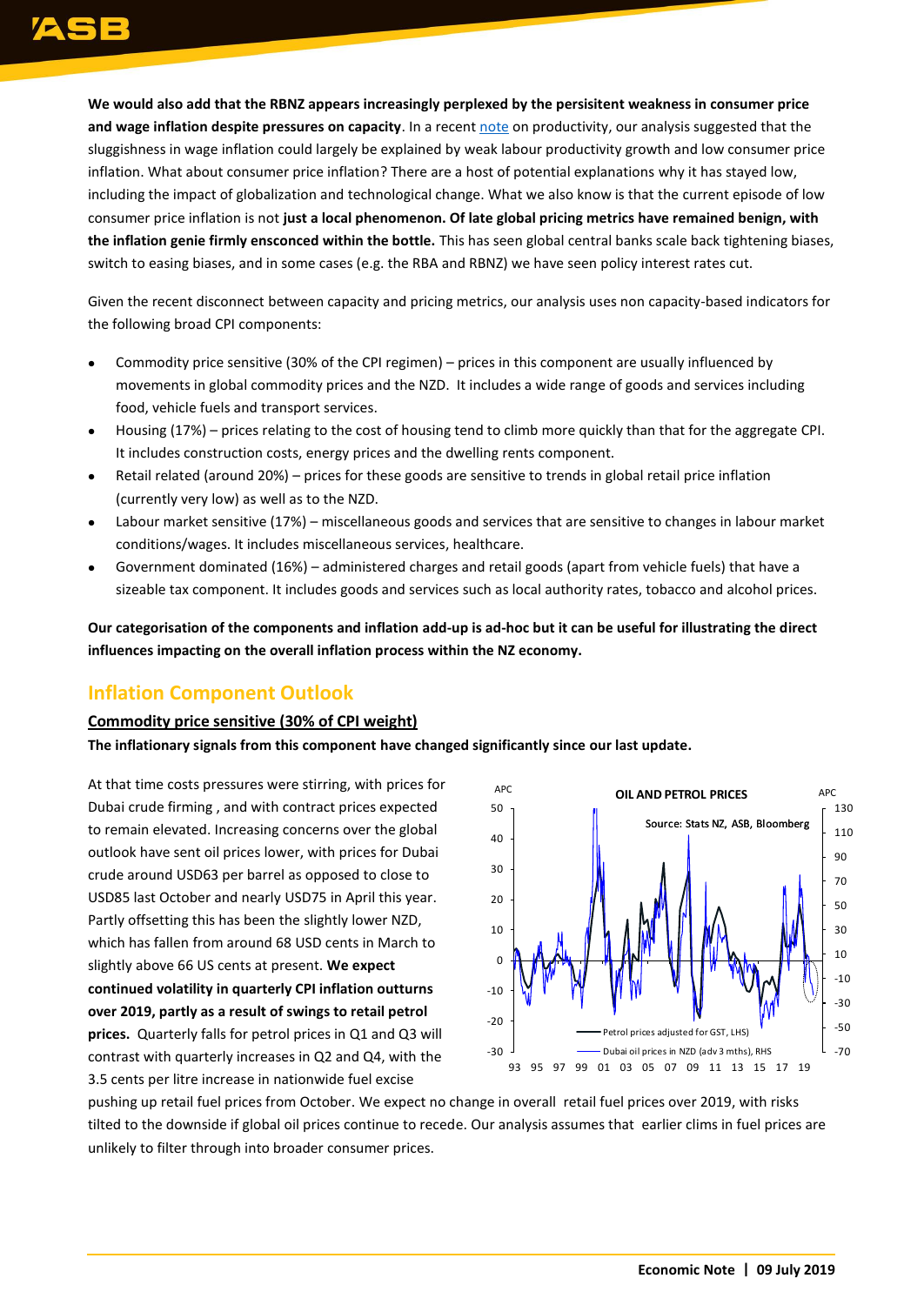**It's a similar story for food commodities.** Of late, gains in various food commodity indices have tailed off, with outright falls for some in recent months. Nevertheless, NZD-denominated commodity pric indices are up around 10% since the start of the year. Our expectation is that competitive pressures within the food sector will temper the climb in NZ food prices. We expect annual food price inflation of around 1% over the 2019 calendar year.

**All up, we assume annual consumer price inflation from this sector is likely to be just over 0.5% (0.2 percentage point contribution to annual CPI inflation), less than one-third of that for the 2018 calendar year.**

### **Housing market (17%)**

 $\overline{a}$ 

**Pricing pressures are expected to cool from this sector, which is linked to the slowing nationwide market for existing dwellings.** A considerable pipeline of residential and non-residential construction work remains and capacity constraints and skill shortages continue. The June 2019 QSBO suggested that firms in the sector are under increasing margin pressure, with rising costs, but difficulties in pushing through price increases. Related to this is the cooler nationwide housing market backdrop, but pockets of strength are still apparent. The soft residential property market In Auckland has likely dampened pricing in the sector, with sub 3% annual Auckland construction cost inflation about one-third of what it was a couple of years ago. Construction cost inflation has remained higher outside of the major centres. Despite recent cuts to mortgage interest rates, we only expect a modest pick-up in annual house price inflation over 2019, given policy changes to slow investor demand and stretched affordability in an increasing number of centres.

**Regional contrasts have been evident for dwelling rents.** Shortages of rental dwellings have translated into steeper increases for dwelling rents in Wellington. It is puzzling that dwelling rental inflation has been so benign in Auckland, despite acknowledged dwelling shortages. We expect annual rental inflation to edge higher over the next 12 months. Rather than signifying a genuine firming in rental prices, part of the change is due to Statistics NZ changing thei[r methodology](http://www.stats.govt.nz/methods/new-methodology-for-rental-prices-in-the-cpi) for measuring dwelling rents within the CPI, which is expected to produce slightly higher rates of rental price inflation in the future $^1$ .

All up, **annual CPI inflation from housing-related measures is expected to remain slightly below 3% over the next 12 months (0.5 percentage point contribution),** below its post-2000 historical average increase of just over 3% per annum.



**CONSTRUCTION COSTS AND HOUSE PRICES**





 $^1$  From the June 2019 quarter Statistics NZ will be using modelling techniques to derive price changes for the stock of dwelling rents from the Tenancy Bond data. Our estimates suggest that the new methodology is likely to add around 0.1 percentage points for annual CPI inflation.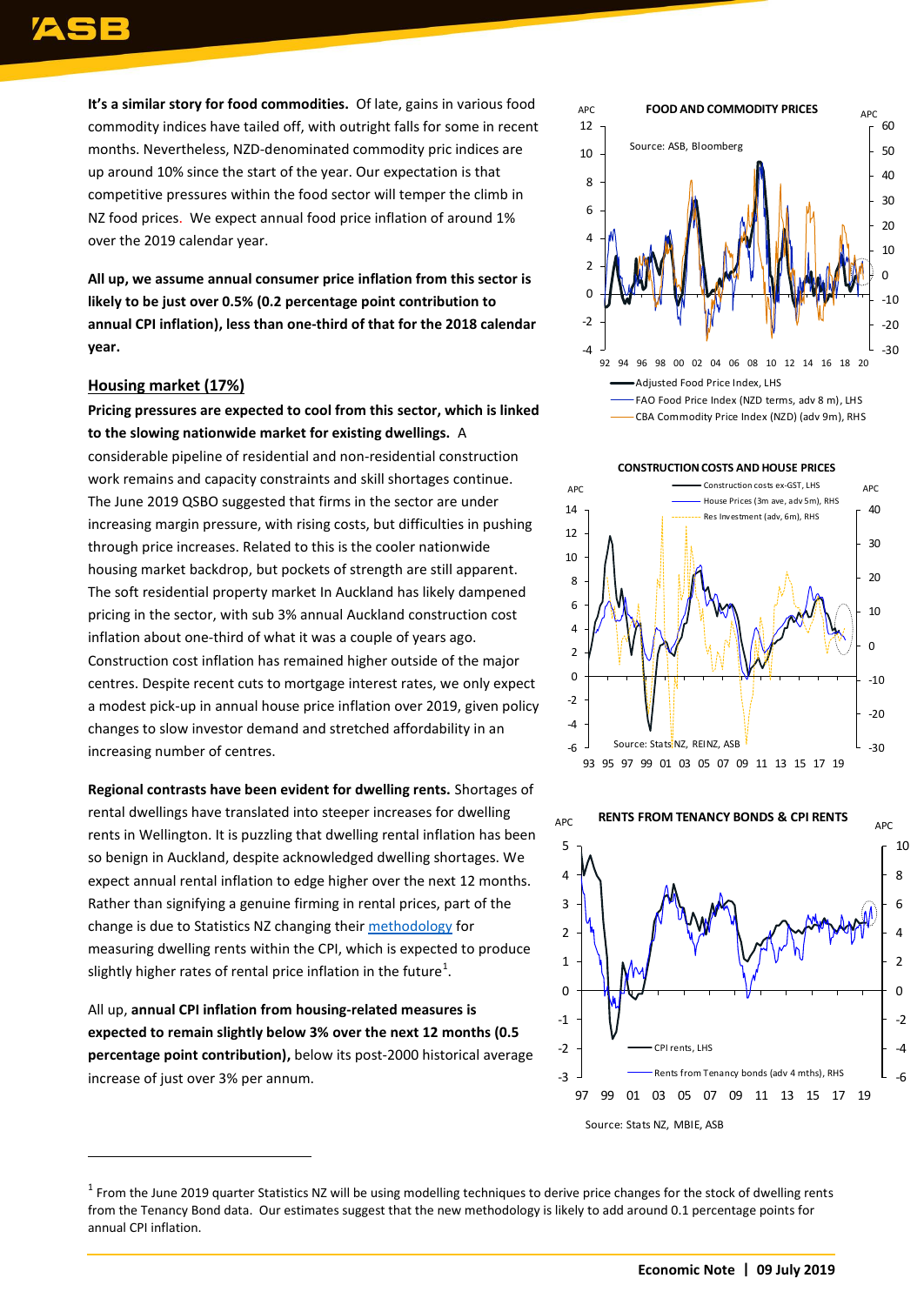### **Retail sector (20%)**

Global inflation in the retail sector has remained reasonably low, with retail deflation still evident for goods where there is excess global production capacity. The NZD trade-weighted index (TWI) looks to have consolidated of late, after steep falls in April and May. As a result, the **NZD TWI looks to be little changed compared to a year ago, with the NZD about 2% lower against the USD and around 5% lower against the yen.** A simple rule of thumb suggests that a 10% fall in the NZD TWI (if sustained) will add around 1% to overall CPI inflation over the next year. Given the generally low wage levels within this sector, increases in the minimum wage are a cost increase likely to impact on the retail sector. Some retail prices will likely lift as a result. However, as highlighted in our recent [note,](https://www.asb.co.nz/content/dam/asb/documents/reports/economic-note/productivity%20-%20may%202019.pdf) the productivity performance of the retail sector has been impressive, and if this continues, cost increases can generally be accommodated without flowing through into retail prices.

Some part of the retail sector will likely experience higher consumer prices. The close to 5% fall in the NZD relative to the yen since last December suggests that the current bout of annual deflation for new and used cars is likely to prove short-lived. **There is the risk, however, that retailers will struggle to pass on higher costs.** Motor vehicle retail sales volumes have plateaued of late, and vehicle registrations are close to 20% below their late 2017 peaks.

**The issue for consumer prices is the extent to which retailers will absorb the increase in costs into their margins.** Recent business confidence surveys suggest that firms have been swamped with cost increases and there could be limited scope (or appetite) for retailers to absorb all of the increase. However, pricing power for many firms





is low and consumer resistance is high, suggesting the period of retail deflation is likely to continue.

#### **We expect about a 1.0% decline for this component in the 2019 year (-0.2 percentage point contribution).**

### **Labour market sensitive (17%)**

This includes goods and services that have a large labour component and whose price movements tend to reflect labour market conditions and developments in wages. Aggregate wage inflation has remained low despite the historically low unemployment rate. With the demand for labour slowing and with few signs that wage inflation will escalate, consumer price inflation from this sector looks to remain contained.

**We expect annual increases of around 2%-2½% over the next 12 months (+0.4 percentage point contribution).**

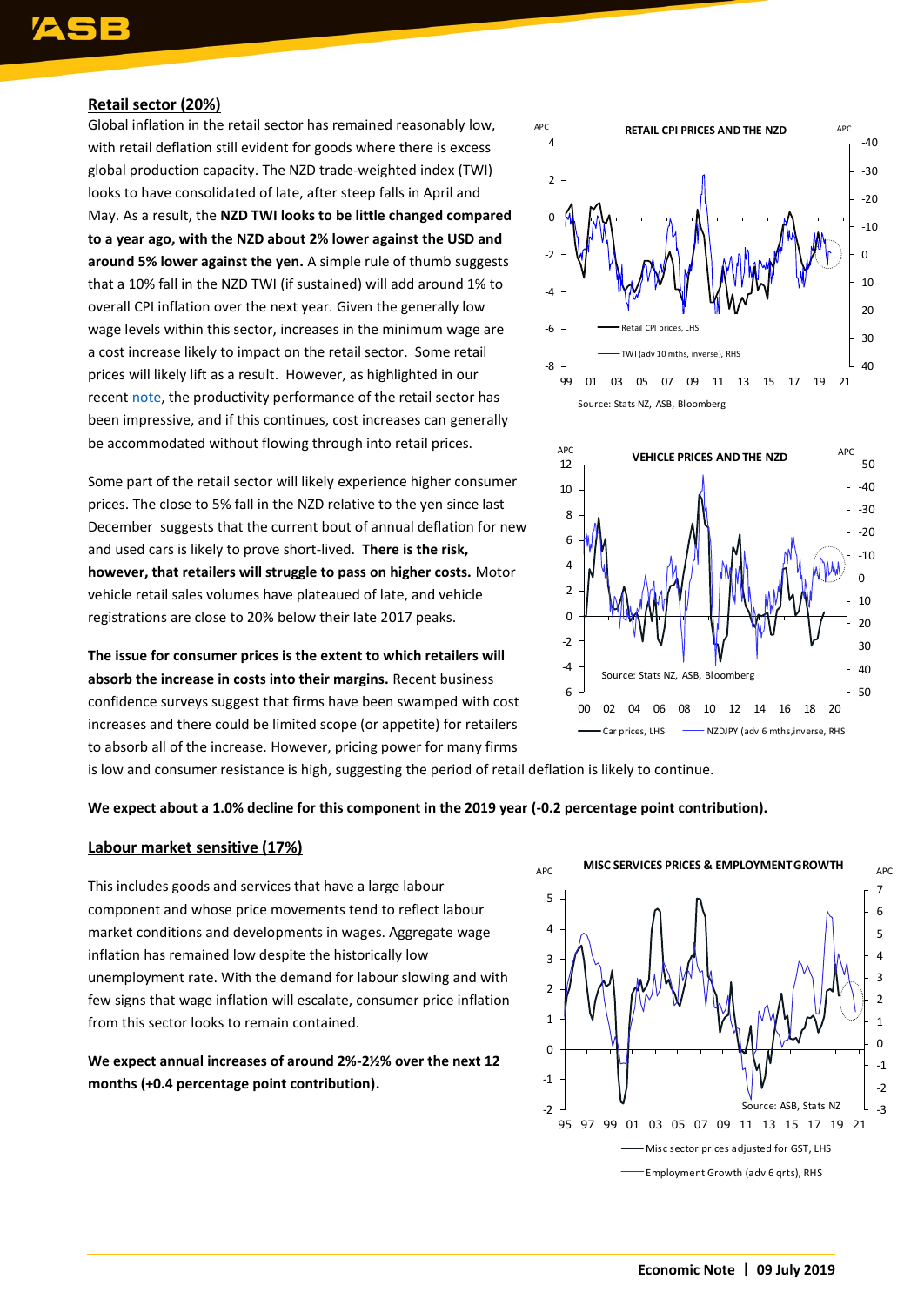### **Government influenced (16%)**

**Prices for these goods and services are either administered government charges or have a significant tax component<sup>2</sup> .** This includes tobacco and alcohol (whose prices are impacted by changes in excise duty), tertiary fees, and local authority rates. The lack of competitive pressures has typically resulted in price increases from this sector considerably outstripping that of overall inflation. Excise increases on tobacco and alcohol and increases in local authority rates are likely to ensure that price increases from these sources add to overall CPI inflation. The rolling out of lower tertiary fees – the signalled move to three-years of fee free tertiary study by 2024 - will likely add to annual volatility of this component over the next few years. There is also a rough relationship between public sector wage inflation and consumer price inflation in this component. We expect public sector wage



inflation to outstrip those in the private sector as increased activism of the public sector unions translates into higher wage settlements.

**All up, we expect inflation in this component to rose towards 3% by the end of the year (0.5 percentage point contribution).**

# **Sub-2% CPI inflation for a while yet**

The table at the end of this note summarises what our indicators are signalling for the CPI inflation components. **At present the indicators suggest that annual headline CPI inflation is expected to remain well below 2% over 2019.**

Adding up the various influences suggests the following:

- Commodity-price related influences are expected to directly contribute around 0.2 percentage points to annual CPI inflation over 2019. This about one-third half of their direction contribution over 2018
- Retail deflation looks set to continue. Sizeable global manufacturing capacity for retail goods and the salefocused nature of the NZ consumer mean it will prove difficult for retailers to push through price increases. The strong productivity performance of this sector will likely support profitability, despite anecdotes of increasing pressures on margins.
- Administered price increases will add roughly half a percentage point to annual inflation. Higher prices for tobacco and local authority rates seem to be a fact of life: one driven by health objectives, the other by perennial infrastructure demand and a lack of competitive pressure. The extension of the free tertiary fees policy could add to some volatility in future years.
- The labour market is likely to remain a source of price increases, although not to the same extent as we thought last year. We have revised down our outlook for wage inflation. Moreover, higher wages need not impact on consumer prices if they are offset by a corresponding increase in labour productivity or cut in producer margins.

 $\overline{a}$ 



<sup>2</sup> Vehicle fuels have a large tax component but their movements typically tend to reflect NZD and global oil prices.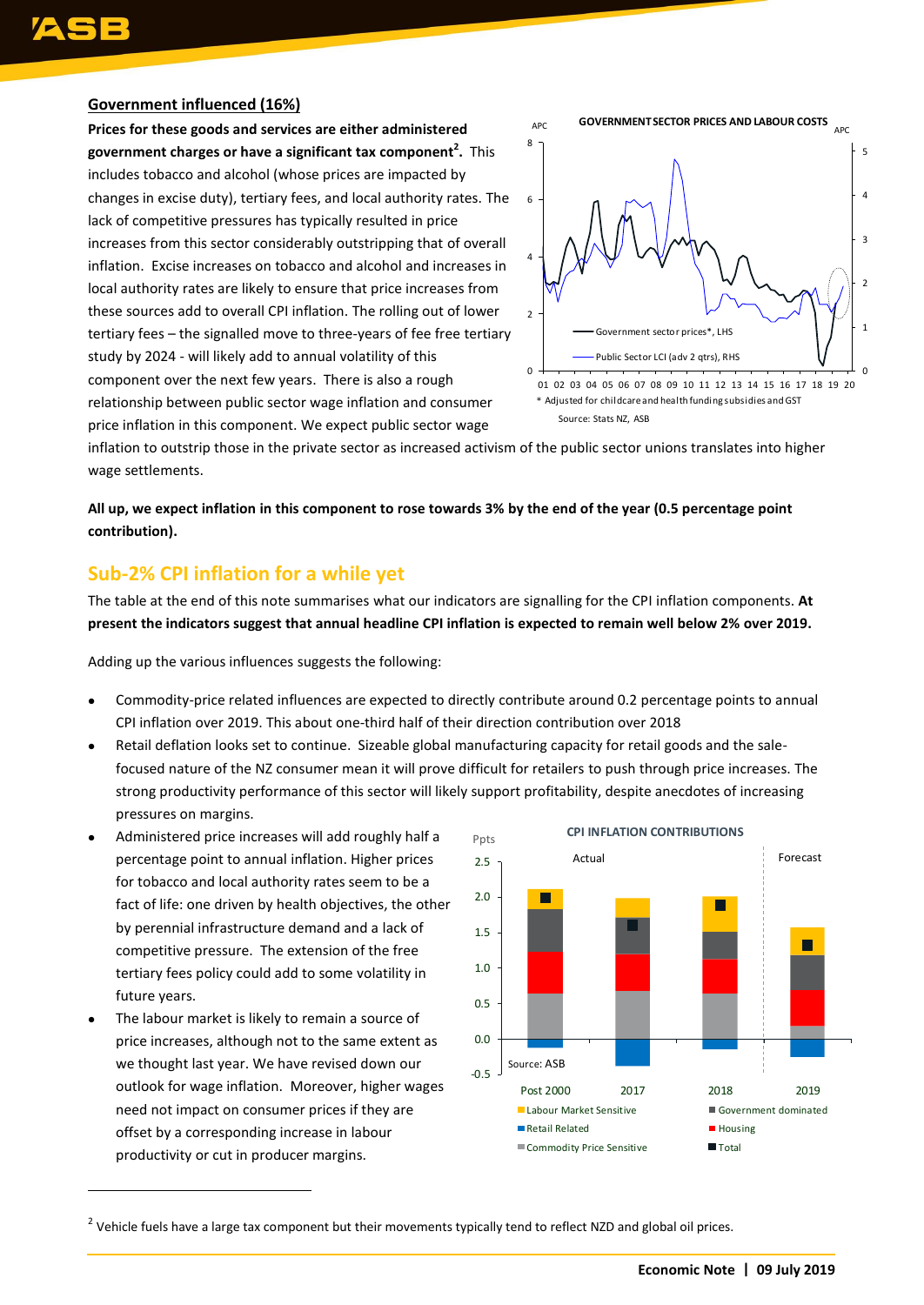Price increases from the housing group are expected to subside. **It is becoming more of a buyers' market for existing dwellings in Auckland, notwithstanding the resilience in evidence in some regional areas. This shift in the balance of power towards the customer and away from the provider is also expected to become present for building work in some regional areas (e.g. Auckland).** Methodological changes and still-solid population growth are expected to keep rental dwelling inflation above historical averages.

# **Core Inflation outlook - sub 2%**

**We have taken our component estimates and have used optimisation techniques to project inflation readings for the RBNZ's sectoral factor model estimate of core inflation.** This is a broad-brush approach, but given the 'back box' nature of the RBNZ's core inflation estimates it is useful for illustrating influences on the core inflation process and outlook. We have also used a similar approach to forecast non-tradable inflation. To cross-check the results, we have reweighted our component forecasts with CPI non-tradable weights.

**Our analysis highlights some modest firming in domestically-generated inflationary pressure, driven by the (very) gradual pick-up in wage inflation.** Despite this, annual non-tradable inflation still looks set to remain below 3%, with annual core inflation from the sectoral factor



model below 2%. Capping core inflation looks to be cooling inflation in the services sector, linked to decelerating growth in that sector. Another year of outright deflation in the tradable sector also looms.

# **Policy Implications**

Our inflation add-up is ad-hoc, but is useful in highlighting some of the key drivers in the inflation process. **Annual CPI inflation is expected to remain below 2% at the end of this year despite the OCR being at record lows and with various cost-push influences at play.** Volatility in the annual inflation readings, over the next year or so is likely considering the offsetting shocks hitting the economy. **We also expect the RBNZ's estimates of core inflation to remain below the midpoint of the 1-3% inflation target.** As such, persistent low CPI inflation and the weaker outlook for economic growth and employment likely necessitate further policy accommodation. **For NZ, monetary policy still looks to be the first cab off the rank. We expect a 25bp OCR cut in August and a follow-up 25bp cut in November, taking the OCR to another record low of 1% by the end of the year.** 

**The persistence of low inflation since the Global Financial Crisis suggests the presence of a structural element to the inflation process.** The output and inflation trade-off looks to have changed, not only here but abroad as well. The penny appears to have finally dropped in the global central banking community, with the Reserve Bank of Australia having cut the cash rate to a record low of 1.00% in July, with our expectation of a further 25bps of RBA interest rate cuts by the end of the year. We also expect a 25bp interest rate cut by the US Federal Reserve in late July (100bps in cuts by mid-2020).

**We believe a similar phenomenon has likely occurred in the labour market.** Our view is that the Non-accelerating inflation rate of unemployment (NAIRU) for New Zealand now looks to be lower and maximum sustainable employment (MSE) likely higher than what it was previously. **How much lower is an open question at present and we will be publishing a research note on our views on the NZ NAIRU and MSE over the next few weeks.**

**What are the policy implications from a different output and inflation trade-off?** One option is to ignore inflation outcomes and instead concentrate on keeping economic activity and employment close it trend level. This can be tricky to do as the trend level of output is unobservable and could actually be higher than conventional estimates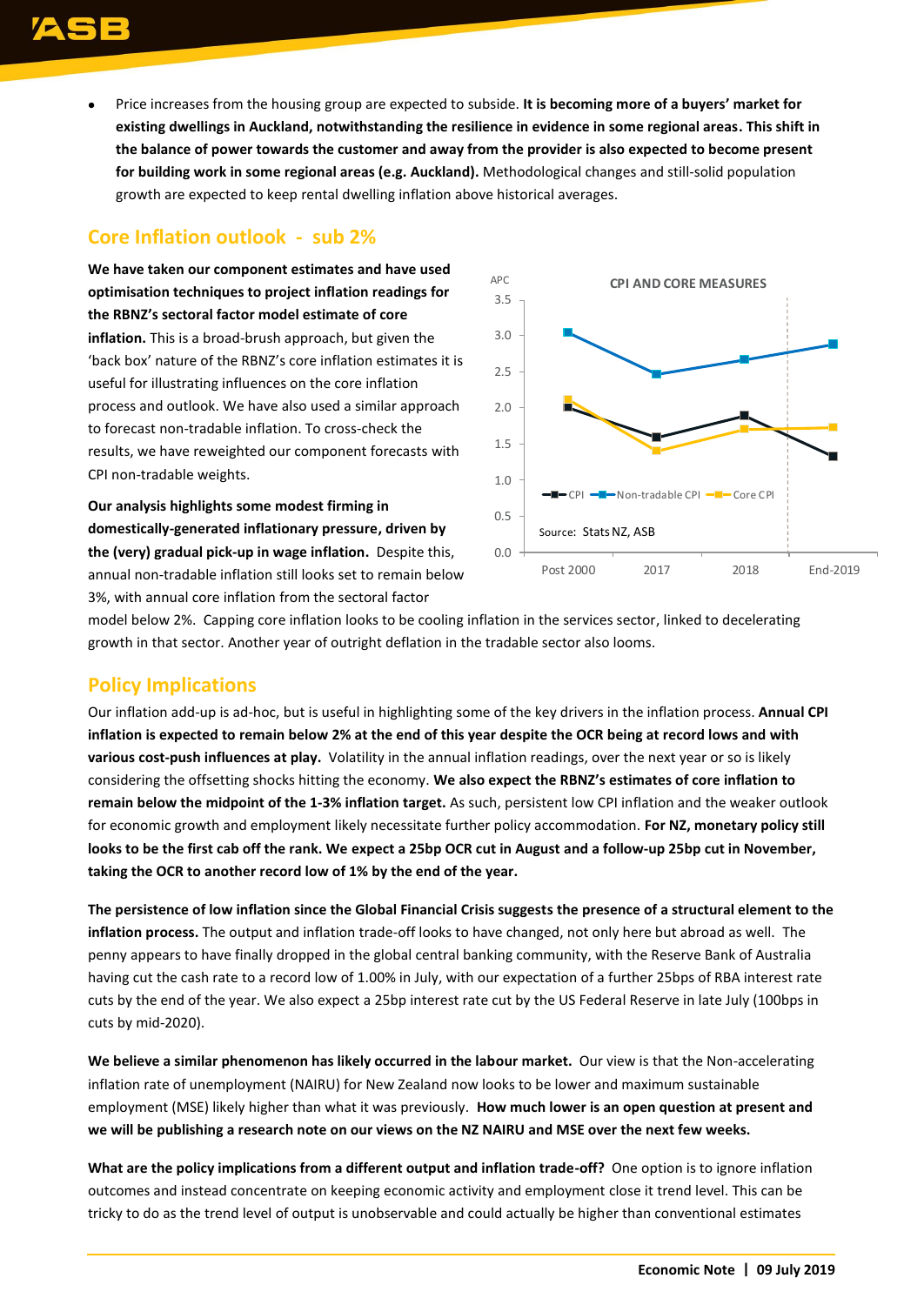suggest. There is also the view that monetary policy is becoming increasingly ineffective and that central banks have little influence in determining future inflation outcomes. Moreover, the remaining monetary policy ammunition should be saved for when it is really needed. **We don't believe this is the case.** Monetary policy still works, but it needs to be cognisant of the new landscape in which it operates. New Zealand and Australia also have the luxury of easing fiscal policy given their comparable low levels of net public debt. Another option for New Zealand would be to ease the LVR restrictions on housing lending, although we concur with the RBNZ's assessment that they have proved useful in supporting financial stability.

**The issue is how low the OCR will go this cycle. Our forecasts have the OCR plateauing at 1.00%, but we acknowledge the risk that it could move lower still.** Actions by global central banks and future readings for actual and expected NZ inflation will be key. Our work on NZ labour market capacity will also help guide our OCR view.

|                                  |            | <b>Post 2000</b> |        |        |        |        |        | <b>End</b> |        |  |
|----------------------------------|------------|------------------|--------|--------|--------|--------|--------|------------|--------|--|
| <b>CPI Annual % Change</b>       | <b>CPI</b> | average          |        | 2017   |        | 2018   |        | 2019       |        |  |
| (ex-GST change)                  | Weight     | increase         | ppt    | (act)  | ppt    | (act)  | ppt    | (est)      | ppt    |  |
| <b>Commodity Price Sensitive</b> | 29.6       | 2.0              | 0.6    | 2.3    | 0.7    | 2.2    | 0.6    | 0.6        | 0.2    |  |
| Food prices                      | 19.0       | 2.2              | 0.4    | 2.3    | 0.4    | 0.6    | 0.1    | 1.0        | 0.2    |  |
| Petrol                           | 4.0        | 5.0              | 0.2    | 6.5    | 0.3    | 11.1   | 0.4    | 0.0        | 0.0    |  |
| <b>Transport services</b>        | 6.6        | $-0.2$           | 0.0    | $-0.1$ | 0.0    | 1.3    | 0.1    | 0.0        | 0.0    |  |
|                                  |            |                  |        |        |        |        |        |            |        |  |
| <b>Housing</b>                   | 17.5       | 3.1              | 0.5    | 2.9    | 0.5    | 2.8    | 0.5    | 2.9        | 0.5    |  |
| Rents                            | 9.1        | 2.1              | 0.2    | 2.3    | 0.2    | 2.4    | 0.2    | 2.8        | 0.3    |  |
| <b>Construction costs</b>        | 4.2        | 4.4              | 0.2    | 5.3    | 0.2    | 3.6    | 0.2    | 3.5        | 0.1    |  |
| Other                            | 4.1        | 4.1              | 0.2    | 2.0    | 0.1    | 3.0    | 0.1    | 2.5        | 0.1    |  |
|                                  |            |                  |        |        |        |        |        |            |        |  |
| <b>Retail Related</b>            | 19.7       | $-1.6$           | $-0.1$ | $-1.9$ | $-0.4$ | $-0.7$ | $-0.1$ | $-1.0$     | $-0.2$ |  |
| Retail goods excl cars           | 16.3       | $-2.3$           | $-0.3$ | $-2.4$ | $-0.4$ | $-0.8$ | $-0.1$ | $-1.8$     | $-0.3$ |  |
| Car prices                       | 3.5        | 1.6              | 0.1    | 0.1    | 0.0    | $-0.4$ | 0.0    | 2.3        | 0.1    |  |
|                                  |            |                  |        |        |        |        |        |            |        |  |
| <b>Government dominated</b>      | 16.0       | 3.8              | 0.6    | 3.3    | 0.5    | 2.4    | 0.4    | 3.0        | 0.5    |  |
| Government dominated sectors     | 9.0        | 3.8              | 0.3    | 2.5    | 0.2    | 1.3    | 0.1    | 2.5        | 0.2    |  |
| Alcohol and tobacco              | 7.1        | 3.8              | 0.3    | 4.2    | 0.3    | 3.8    | 0.3    | 3.7        | 0.3    |  |
|                                  |            |                  |        |        |        |        |        |            |        |  |
| <b>Labour Market Sensitive</b>   | 17.1       | 1.6              | 0.3    | 1.6    | 0.3    | 2.9    | 0.5    | 2.3        | 0.4    |  |
| Private sector services          | 17.1       | 1.6              | 0.3    | 1.6    | 0.3    | 2.9    | 0.5    | 2.3        | 0.4    |  |
|                                  |            |                  |        |        |        |        |        |            |        |  |
| <b>TOTAL</b>                     | 100        | 2.0              | 2.0    | 1.6    | 1.6    | 1.9    | 1.9    | 1.4        | 1.4    |  |
| <b>Non-tradable CPI</b>          |            | 3.0              |        | 2.5    |        | 2.7    |        | 2.8        |        |  |
| <b>Tradable CPI</b>              |            | 1.0              |        | 0.5    |        | 0.9    |        | $-0.4$     |        |  |
|                                  |            |                  |        |        |        |        |        |            |        |  |
| <b>Core Measures</b>             |            |                  |        |        |        |        |        |            |        |  |
| Sectoral Factor Model            |            | 2.1              |        | 1.4    |        | 1.7    |        | 1.7        |        |  |
|                                  |            |                  |        |        |        |        |        |            |        |  |

#### **SUMMARY TABLE**

Source: Statistics NZ, RBNZ, ASB